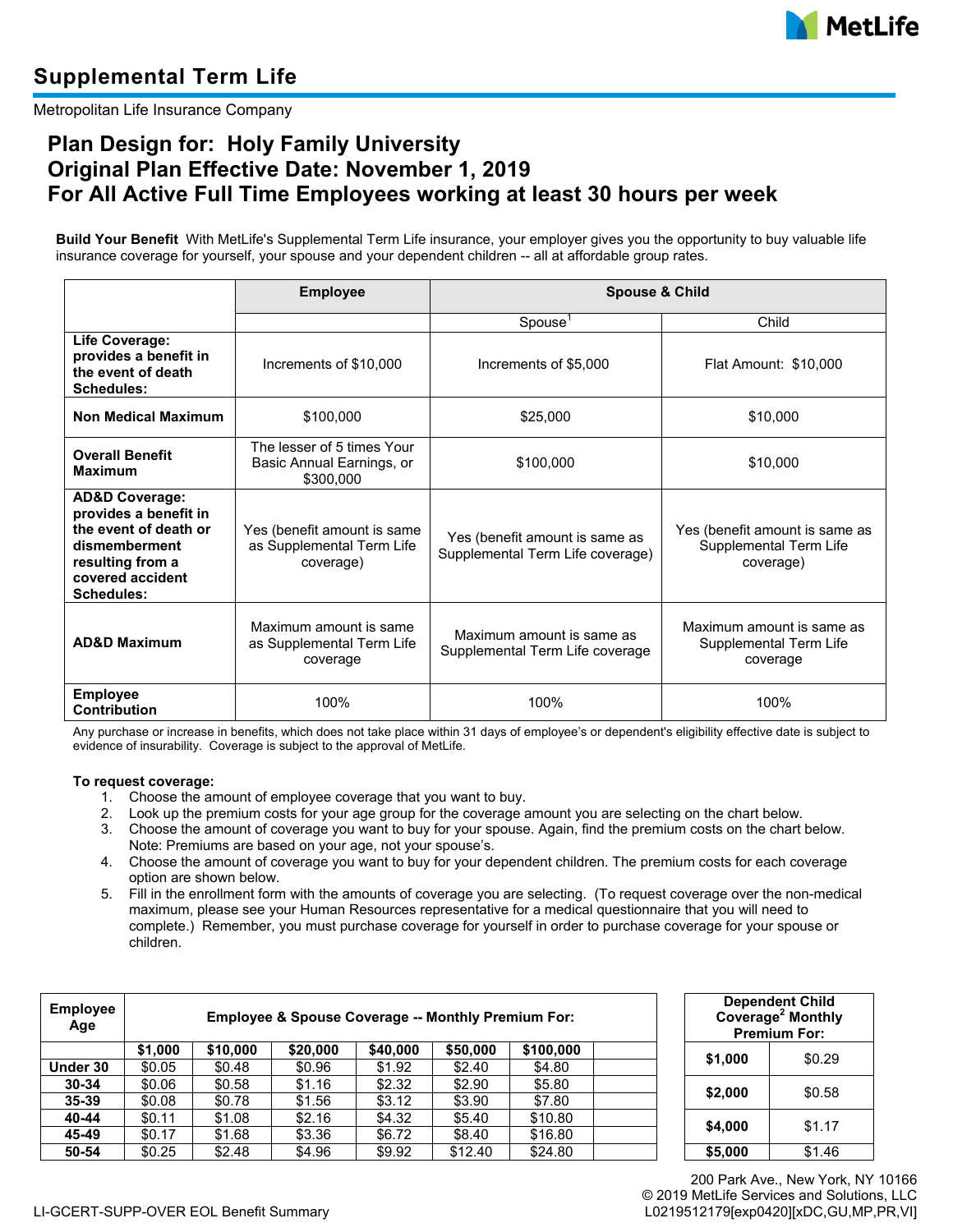| 55-59 | \$0.40 | \$3.98  | \$7.96  | \$15.92 | \$19.90 | \$39.80  |  |          |        |
|-------|--------|---------|---------|---------|---------|----------|--|----------|--------|
| 60-64 | \$0.52 | \$5.18  | \$10.36 | \$20.72 | \$25.90 | \$51.80  |  | \$10,000 | \$2.92 |
| 65-69 | \$0.82 | \$8.18  | \$16.36 | \$32.72 | \$40.90 | \$81.80  |  |          |        |
| $70+$ | \$1.41 | \$14.08 | \$28.16 | \$56.32 | \$70.40 | \$140.80 |  |          |        |

| \$10,000 | \$2.92 |
|----------|--------|
|          |        |

Due to rounding, your actual payroll deduction amount may vary slightly.

## **Features available with Supplemental Life**

Grief Counseling<sup>3</sup>: You, your dependents, and your beneficiaries access to grief counseling sessions and funeral related concierge services to help cope with a loss – at no extra cost. Grief counseling services provide confidential and professional support during a difficult time to help address personal and funeral planning needs. At your time of need, you and your dependents have 24/7 access to a work/life counselor. You simply call a dedicated 24/7 toll-free number to speak with a licensed professional experienced in helping individuals who have suffered a loss. Sessions can either take place in-person or by phone. You can have up to five face-to-face grief counseling sessions per event to discuss any situation you perceive as a major loss, including but not limited to death, bankruptcy, divorce, terminal illness, or losing a pet.3 In addition, you have access to funeral assistance for locating funeral homes and cemetery options, obtaining funeral cost estimates and comparisons, and more. You can access these services by calling 1-1-888-319-7819 or log on to www.metlifegc.lifeworks.com (Username: metlifeassist; Password: support).

Funeral Discounts and Planning Services<sup>4</sup>: As a MetLife group life policyholder, you and your family may have access to funeral discounts, planning and support to help honor a loved one's life - at no additional cost to you. Dignity Memorial provides you and your loved ones access to discounts of up to 10% off of funeral, cremation and cemetery services through the largest network of funeral homes and cemeteries in the United States.

When using a Dignity Memorial Network you have access to convenient planning services - either online at www.finalwishesplanning.com, by phone (1-866-853-0954), or by paper - to help make final wishes easier to manage. You also have access to assistance from compassionate funeral planning experts to help guide you and your family in making confident decisions when planning ahead as well as bereavement travel services - available 24 hours, 7 days a week, 365 days a year - to assist with time-sensitive travel arrangements to be with loved ones.

Will Preparation<sup>5</sup>:Like life insurance, a carefully prepared Will is important. With a Will, you can define your most important decisions such as who will care for your children or inherit your property. By enrolling for Supplemental Term Life coverage, you will have in person access to Hyatt Legal Plans' network of 14,000+ participating attorneys for preparing or updating a will, living will and power of attorney. When you enroll in this plan, you may take advantage of this benefit at no additional cost to you if you use a participating plan attorney. To obtain the legal plan's toll-free number and your company's group access number, contact your employer or your plan administrator for this information.

MetLife Estate Resolution Services (ERS)<sup>5</sup> : is a valuable service offered under the group policy. A Hyatt Legal Plan attorney will consult with your beneficiaries by telephone or in person regarding the probate process for your estate. The attorney will also handle the probate of your estate for your executor or administrator.. This can help alleviate the financial and administrative burden upon your loved ones in their time of need.

Portability<sup>6</sup>: If your present employment ends, you can choose to continue your current life benefits.

## **What Is Not Covered?**

Like most insurance plans, this plan has exclusions. Supplemental and Dependent Life Insurance do not provide payment of benefits for death caused by suicide within the first two years (one year in North Dakota) of the effective date of the certificate, or payment of increased benefits for death caused by suicide within two years (one year in North Dakota or Colorado) of an increase in coverage. In addition, a reduction schedule may apply. Please see your benefits administrator or certificate for specific details.

Accidental Death & Dismemberment insurance does not include payment for any loss which is caused by or contributed to by: physical or mental illness, diagnosis of or treatment of the illness; an infection, unless caused by an external wound accidentally sustained; suicide or attempted suicide; injuring oneself on purpose; the voluntary intake or use by any means of any drug, medication or sedative, unless taken as prescribed by a doctor or an over-the-counter drug taken as directed; voluntary intake of alcohol in combination with any drug, medication or sedative; war, whether declared or undeclared, or act of war, insurrection, rebellion or riot; committing or trying to commit a felony; any poison, fumes or gas, voluntarily taken, administered or absorbed; service in the armed forces of any country or international authority, except the United States National Guard; operating, learning to operate, or serving as a member of a crew of an aircraft; while in any aircraft for the purpose of descent from such aircraft while in flight (except for self preservation); or operating a vehicle or device while intoxicated as defined by the laws of the jurisdiction in which the accident occurs.